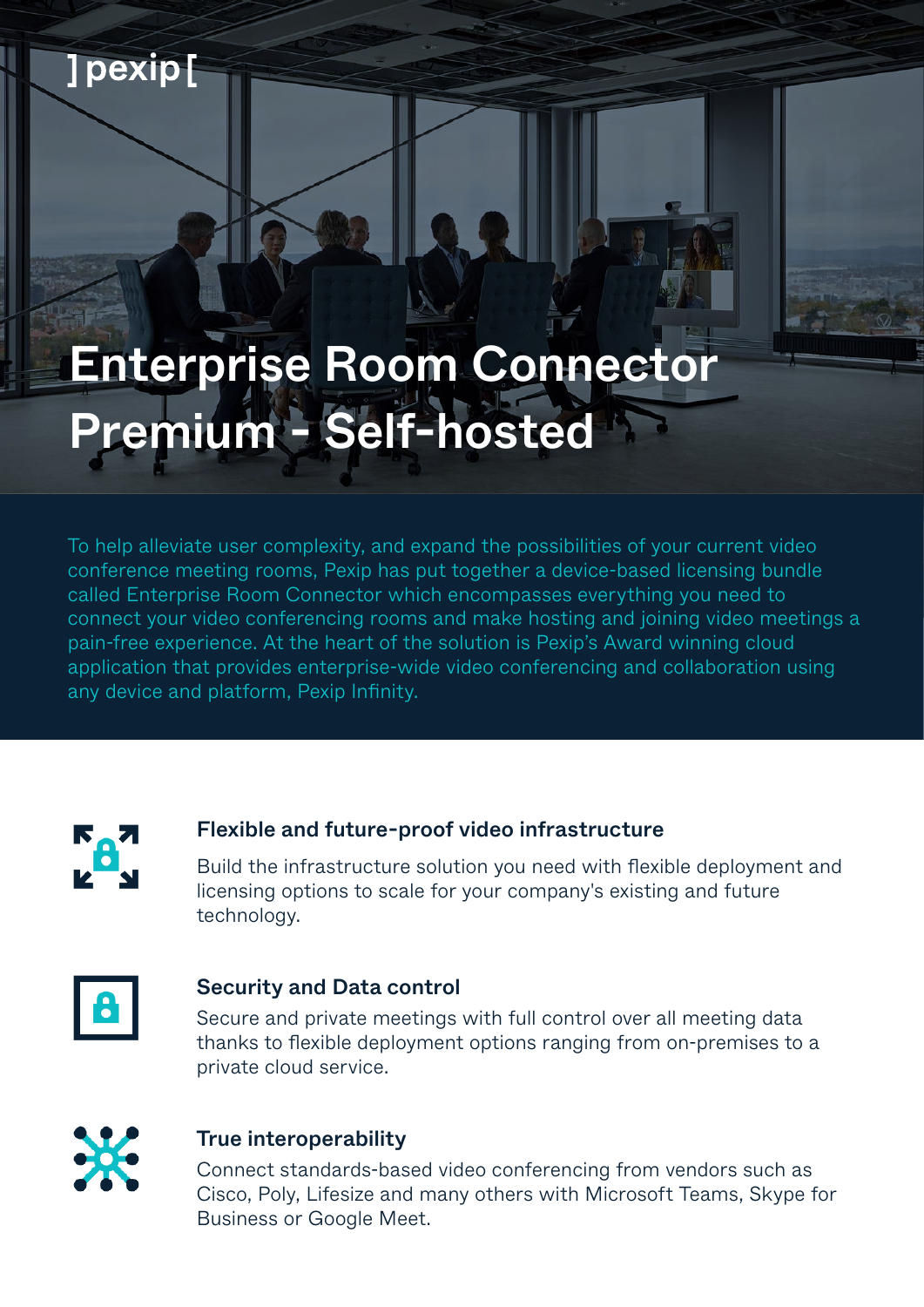# Features in Enterprise Room Connector Premium include:

- One-Touch Join
- Interoperability with Microsoft Teams or Google Meet
- Endpoint Registration and Call Control
- Custom branding
- Room Management
- Enhanced Room Management \*
- Trusted devices / lobby bypass
- Virtual Meeting Rooms
- Deep API integration
- Support for 3rd party Infrastructure
- Scalable Architecture
- Full HD for CVI \*

### One-Touch Join: Uniting the widest variety of meeting solutions

Pexip One-Touch Join creates a single, seamless joining workflow for any professional video meeting allowing you to simply walk into a meeting room, tap a button on the room system and join any scheduled video meeting, including meetings on Pexip, Microsoft Teams, Skype for Business, Google Meet, WebEx, BlueJeans, Zoom, and more.

## Interoperability with Microsoft Teams or Google Meet

Our Pexip for Microsoft and Pexip for Google Meet products allow you to seamlessly join Microsoft Teams, Skype for Business and Google Meet meetings. Pexip natively integrates with the Microsoft Teams and Google Meet workflows. Scheduling meetings from Teams, Outlook or Google Calendar automatically inserts video conferencing dial-in details. Note that Pexip automatically transcodes all the popular video and audio codecs and supports standard protocols including SIP, H323 and WebRTC.

### Endpoint registration and Management

Pexip is vendor agnostic and supports a wide range of standards-based video endpoints with support for both older and newer models. Standards-based devices including those from but not limited to: Cisco, Polycom, Lifesize, Sony, Yealink, Avaya.

If you manage your own system, our Enhanced Room Management option allows you to manage an entire worldwide Pexip deployment from a single screen, making it easier for you to identify and locate issues and take action as needed.